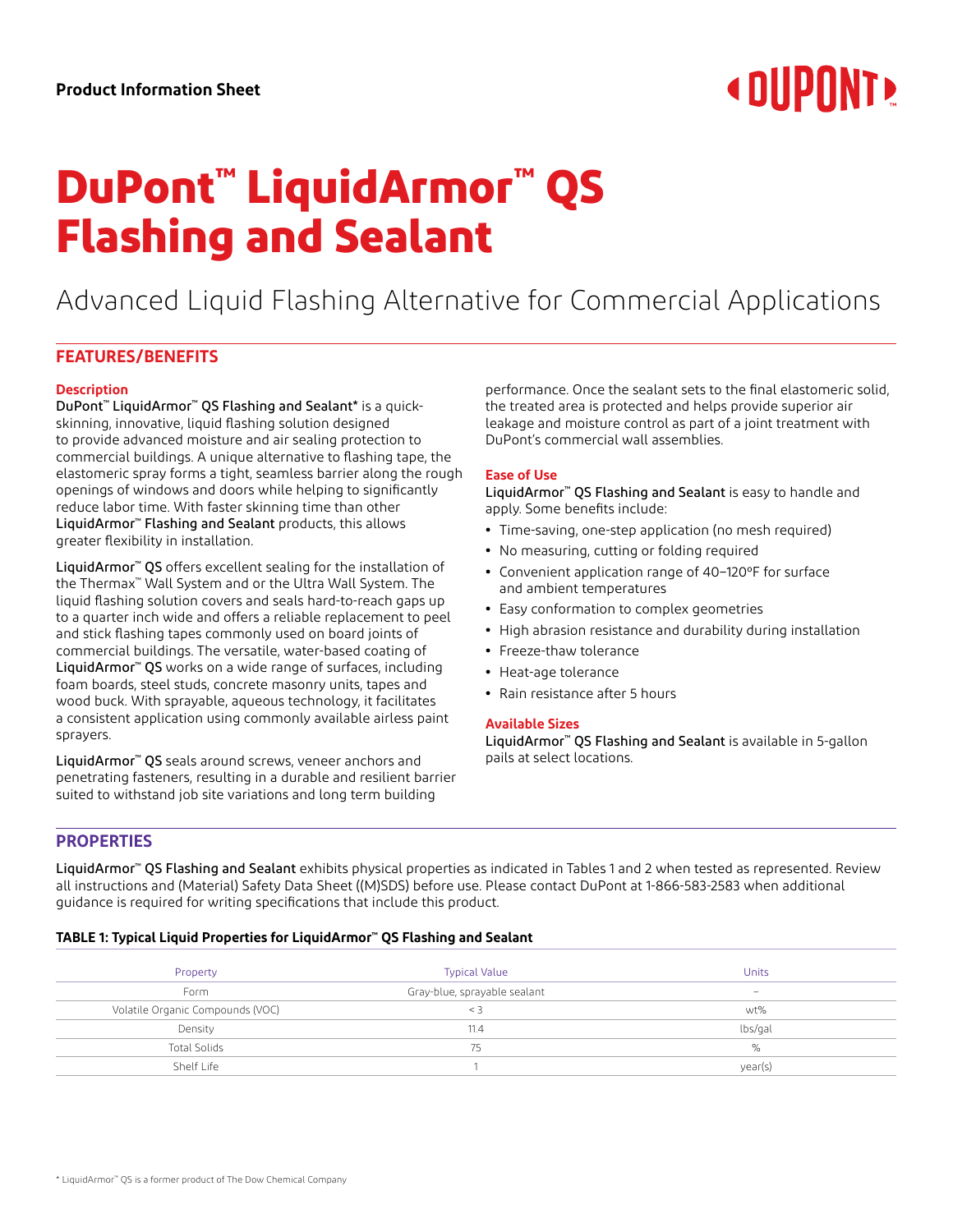#### **TABLE 2: Typical Cured Properties for LiquidArmor™ QS Flashing and Sealant**

| <b>Test Method</b>               | Property                 | <b>Typical Value</b> | <b>Units</b>             |  |
|----------------------------------|--------------------------|----------------------|--------------------------|--|
| ASTM D412                        | Tensile Strength         | 190                  | psi                      |  |
| ASTM D412                        | Elongation at Break      | 283                  | $\%$                     |  |
| ASTM E96, Procedure B            | Water Vapor Transmission | 4                    | perms                    |  |
| AAMA 714-15, Section 5.3         | Accelerated Weathering   | Passes               | $\sim$                   |  |
| ASTM D1970/AAMA 714, Section 5.2 | Nail Sealing Ability     | Passes               | $\equiv$                 |  |
| AAMA 714-15, Section 5.4         | Elevated Temperature     | Passes               | $\qquad \qquad$          |  |
| AAMA 714-15, Section 5.6         | Crack Bridging           | Passes               | $\overline{\phantom{a}}$ |  |
|                                  |                          |                      |                          |  |

# **INSTALLATION**

#### **Use Conditions**

- **•** DuPont™ LiquidArmor™ QS Flashing and Sealant tolerates rain if adequate skin forms before rain exposure. Exact time varies depending on temperature and humidity conditions.
- **•** Surface and ambient temperatures should be 40°F and rising but below 120°F during application.
- **•** Do not apply to surfaces with standing water or frost.

#### **Preparation**

- **•** Read all safety information and conditions of use before applying product.
- **•** To facilitate best results, apply to clean surfaces free of contaminants.
- **•** Remove and replace damaged sheathing.
- **•** If necessary, just before spraying LiquidArmor™ QS Flashing and Sealant, treat any gaps that are greater than 1/4" wide with Great Stuff Pro™ Window & Door Foam Sealant.

#### **Application**

**•** Allow 10 to 20 minutes for DuPont™ Great Stuff Pro™ Window & Door to skin over, then spray LiquidArmor™ QS Flashing and Sealant (50 ±5 wet mils thick) at 3 ±1" wide on board joints. As window flashing, cover rough opening per flashing design details at 50 ±5 wet mils thick, and > 2" overlap on any sheathing surface at transitions.

**•** After spraying LiquidArmor™ QS, ensure consistent film thickness of the coating and visually inspect for missed spots. If there are missed spots, a brush can be used to smooth the coating and fill any voids.

### **Curing**

- **•** Allow LiquidArmor™ QS Flashing and Sealant to "dry-to-touch."
- **•** Depending on humidity, temperature, sun exposure, and wind direction, minimum 1 to 4 hours or overnight may be needed.

#### **Equipment**

Recommended Airless Paint Sprayer: Titan Speedflow 1200 SF or Titan Impact 1140 or Graco GMAX II 5900 or Graco TexSpray Mark IV

- **•** Max GPM: 1.1
- **•** Max PSI: 3,300
- **•** Motor: 2.2 hp

Recommended Spray Tip: TR2 tip 519/213 or Graco XHD325

**•** Use 500s series for wider spray widths and 200s or 300s series for narrower gaps, such as joints, as a general guidance.

Refer to sprayer manufacturer for specific sprayer and tip details. Other sprayer models matching the equipment throughput and pressure range can be used.

# **TESTING**

#### **Applicable Standards**

LiquidArmor™ QS Flashing and Sealant complies with the following standards listed in the codes:

- **•** ASTM E331 "Water Penetration of Exterior Windows by Uniform Static Air Pressure Difference."
- **•** ASTM E2357 "Standard Test Method for Determining Air Leakage of Air Barrier Assemblies."
- **•** AAMA 714-15 "Specification for Liquid-Applied Flashing."
- **•** AC71 "Foam Plastic Sheathing Panels Used as Weatherresistive Barriers."

Contact your DuPont sales representative or local authorities for state/provincial and local building code requirements and related acceptances.

#### **Notice**

The following properties were third-party tested:

- **•** ASTM E331, "Water Penetration of Exterior Windows by Uniform Static Air Pressure Difference": Passed with no leakage after 2 hours at 6.24 psf as part of DuPont's Thermax™ Wall System and Ultra Air Barrier Wall system designs.
- **•** ASTM E2357, "Standard Test Method for Determining Air Leakage of Air Barrier Assemblies": Rated at <0.05 L/s-m2 as part of both DuPont's Thermax™ Wall System and Ultra Air Barrier Wall System designs.
- **•** AAMA 714-15 "Specification for Liquid-Applied Flashing."
- **•** AC71 "Foam Plastic Sheathing Panels Used as Weatherresistive Barriers."